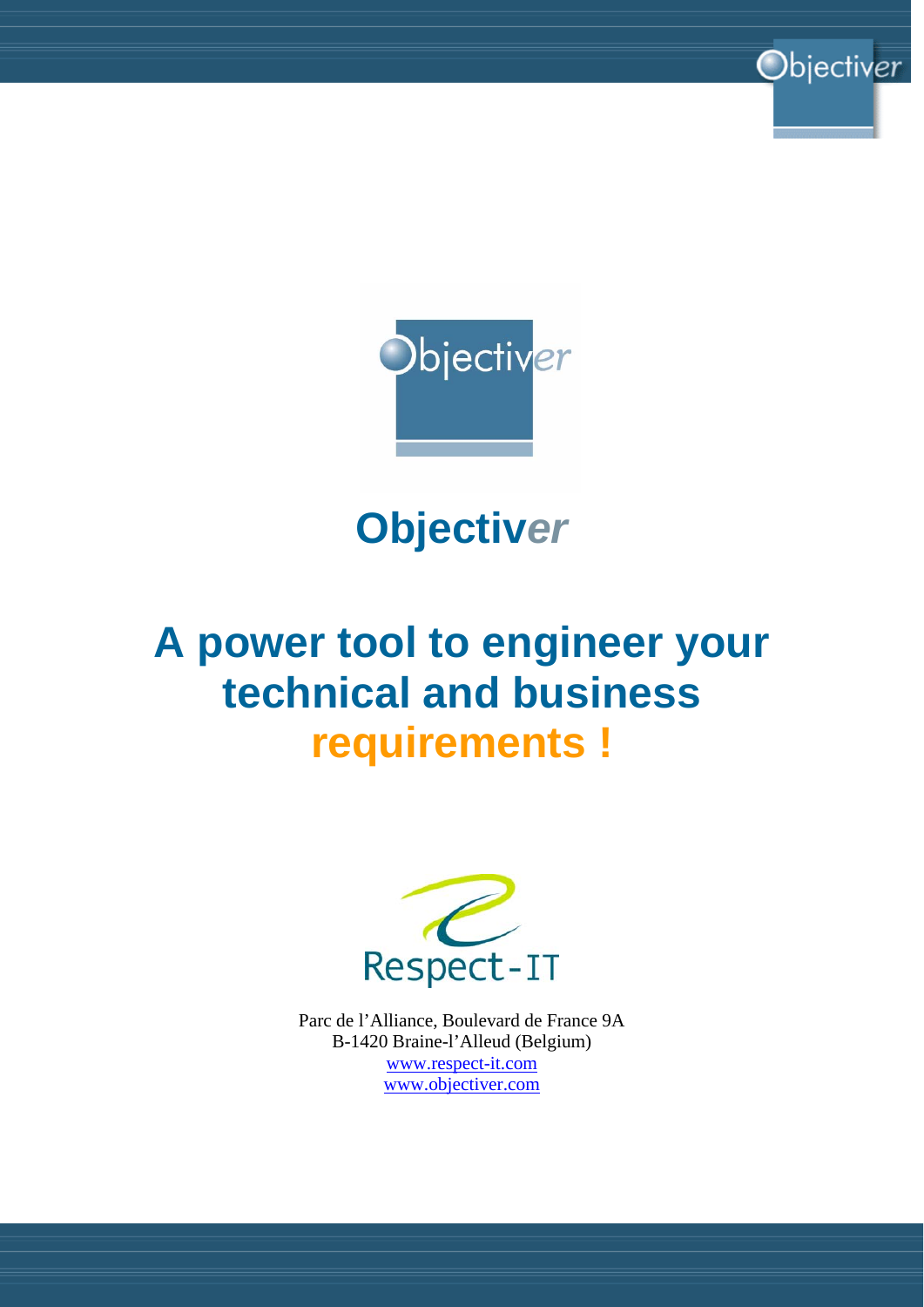

## **What is Objectiver ?**

*Objectiver* is a Requirements Engineering tool to:

- Identify all of your projects requirements using a structured modeling approach
- $\checkmark$  Create models that take user agents and the system environment into account
- 9 Represent user scenarios and model business processes and workflows
- $\checkmark$  Generate structured requirements documents

Objectiver relies on KAOS, the most prominent requirements engineering methodology developed so far.

This methodology gives a global and detailed view of a system, company or project, thanks to a systematic identification of the links between:

- the goals and objectives being pursued,
- 9 the roles and responsibilities (of all involved people or automated systems),
- the processes and their priorities.

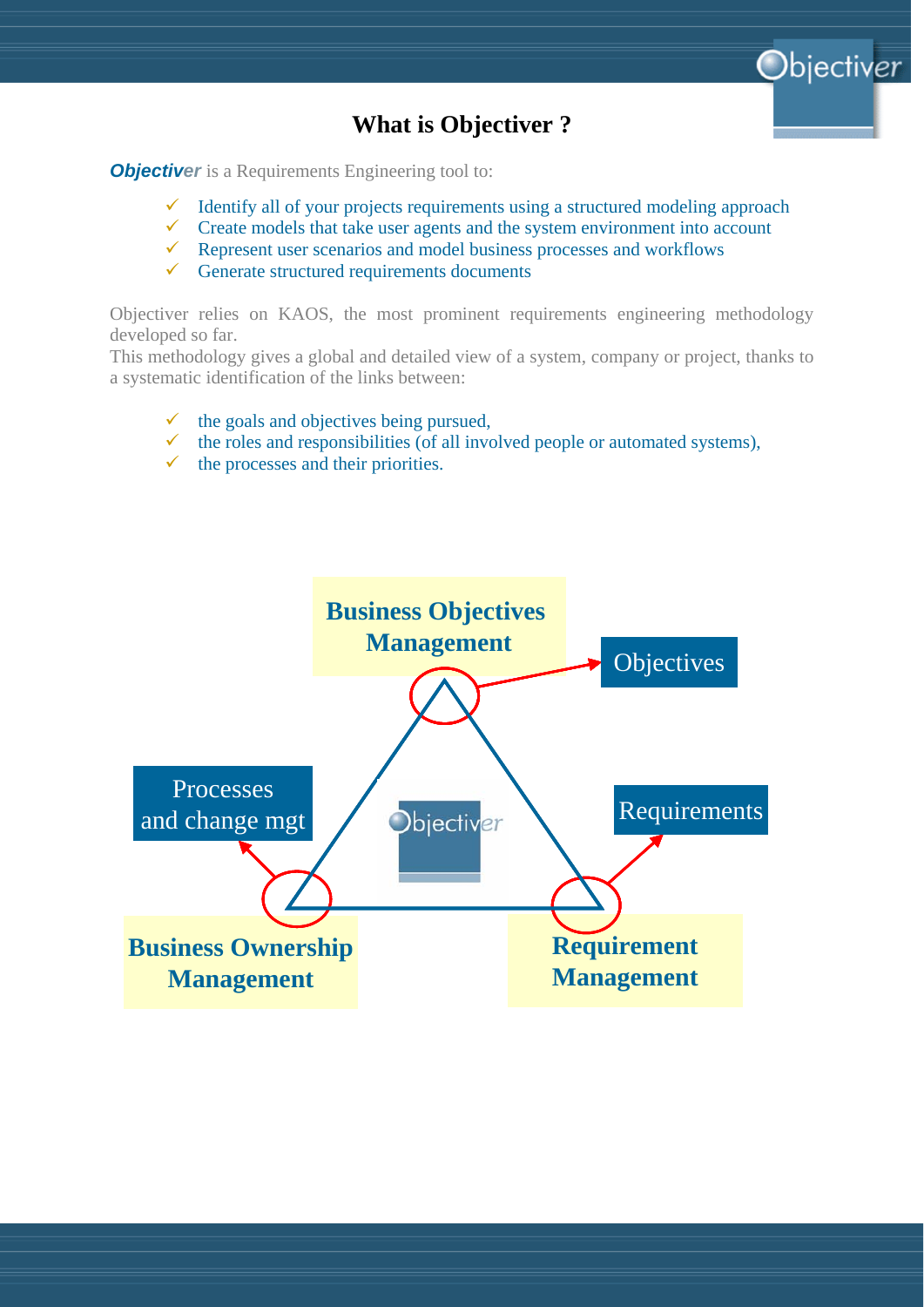# **How to work with Objectiv***er* **in my projects lifecycle?**

**Objectiver** is very flexible: it can be used at every moment of your projects' lifecycle and on various domains:

- 9 **Requirements engineering** 9 **Business Planning**
- **√ RFP and RFQ management**  $\checkmark$  **Quality: CMM, ISO-9000**
- **√ BPR and process modeling**  $\checkmark$  **Knowledge management**
- 
- 

Objectiver

Easy to understand and use by anyone, packaged with a web generation tool that permits to share your processes, goals, … with your employees, **Objectiv***er* shall quickly become the new reference tool within your organization.

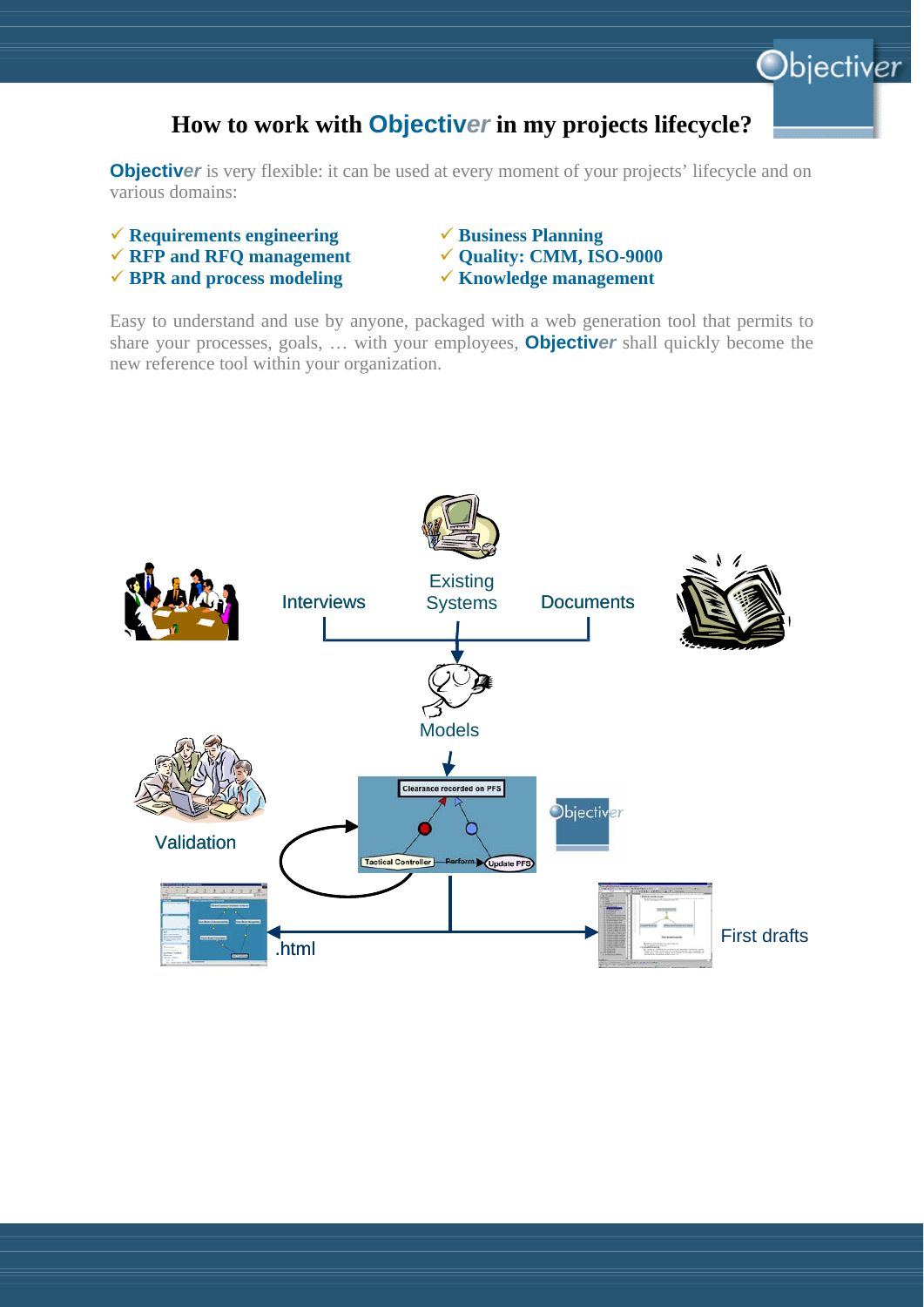

## **What is the methodology underlying Objectiv***er* **?**

This methodology formerly known as KAOS, is a goal driven approach.

This methodology provides a specification language for capturing why, who, and when aspects in addition to the usual what requirements.

Links between requirements are represented as well to capture refinements, conflicts, operationalizations, responsibility assignments, etc.

The method roughly consists of (i) identifying and refining goals progressively until constraints that are assignable to individual agents are obtained, (ii) identifying objects and actions progressively from goals, (iii) deriving requirements on the objects and actions to meet the constraints, and (iv) assigning the constraints, objects and actions to the agents composing the system.

Here after are shown the 4 different models of this methodology:

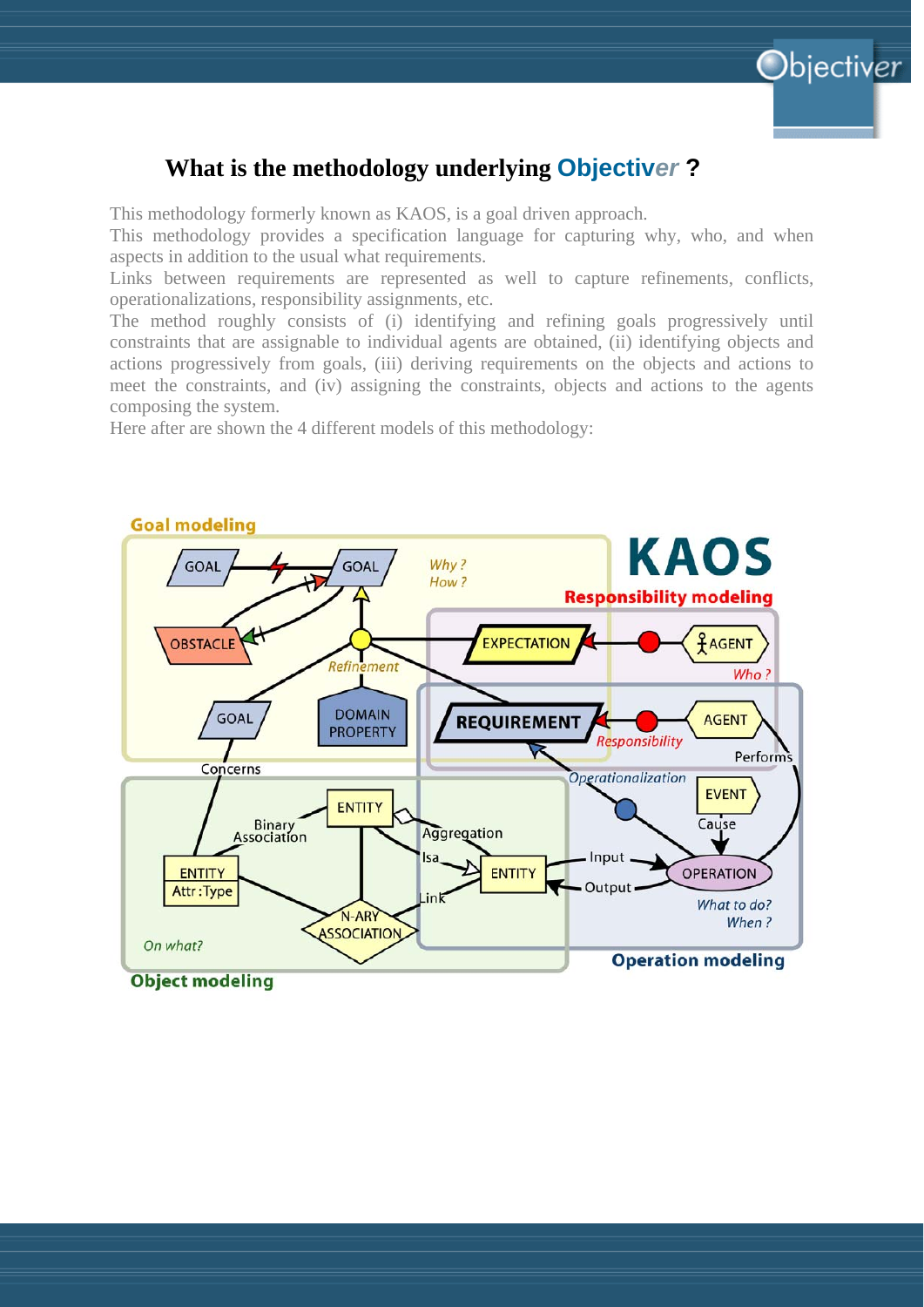

#### **Agent model**

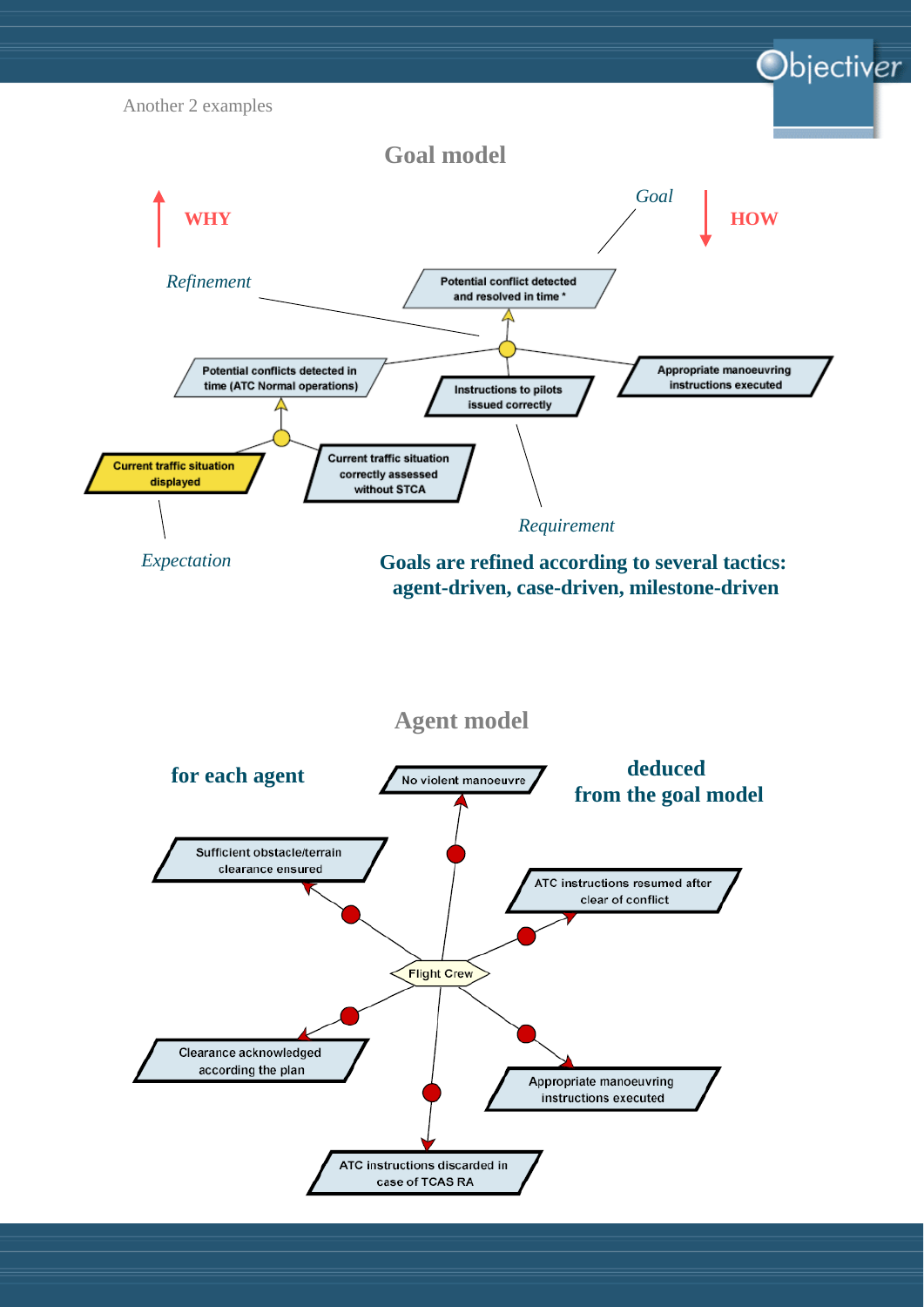

Objectiver

Besides its core methodology, Objectiver is also recognized for the wide range of its application areas, its capability to facilitate communication among project stakeholders and the rigorous and systematic approach that is promoted through its use.

**Objectiver** 's main features are:

- $\checkmark$  Automatic generation of RFQ / RFP
- $\checkmark$  Goal driven requirements analysis
- Multiple views on documents with easy navigation
- Completeness and consistency checks
- Traceability inside models, source, output documents
- **Oueries**



**Model editor** 

Concept references are hyperlinks.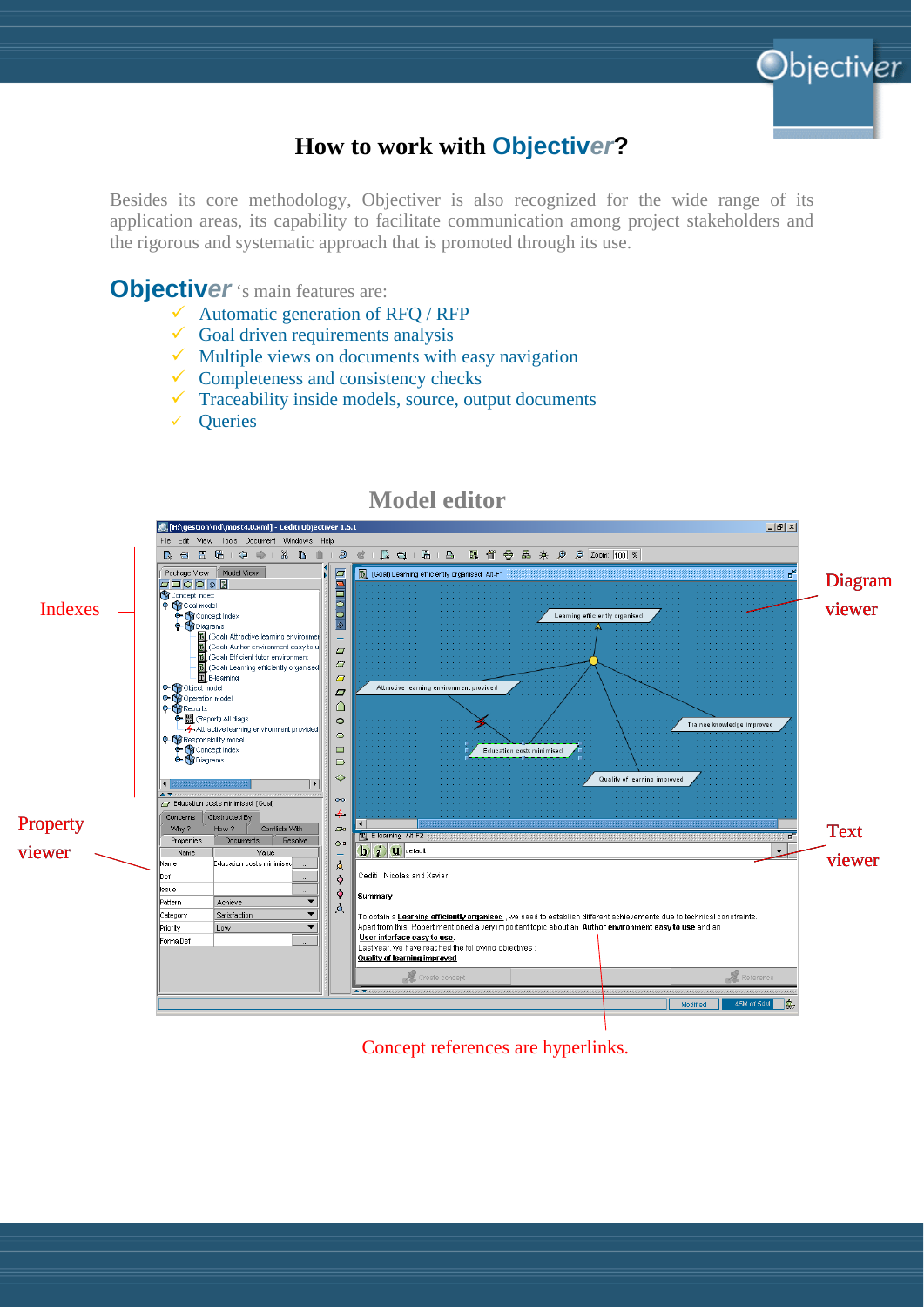

Besides this, you also have possibility to publish a HTML report and/or .doc report:



Model Browser



Automatic document generation according to your standards or IEEE standards